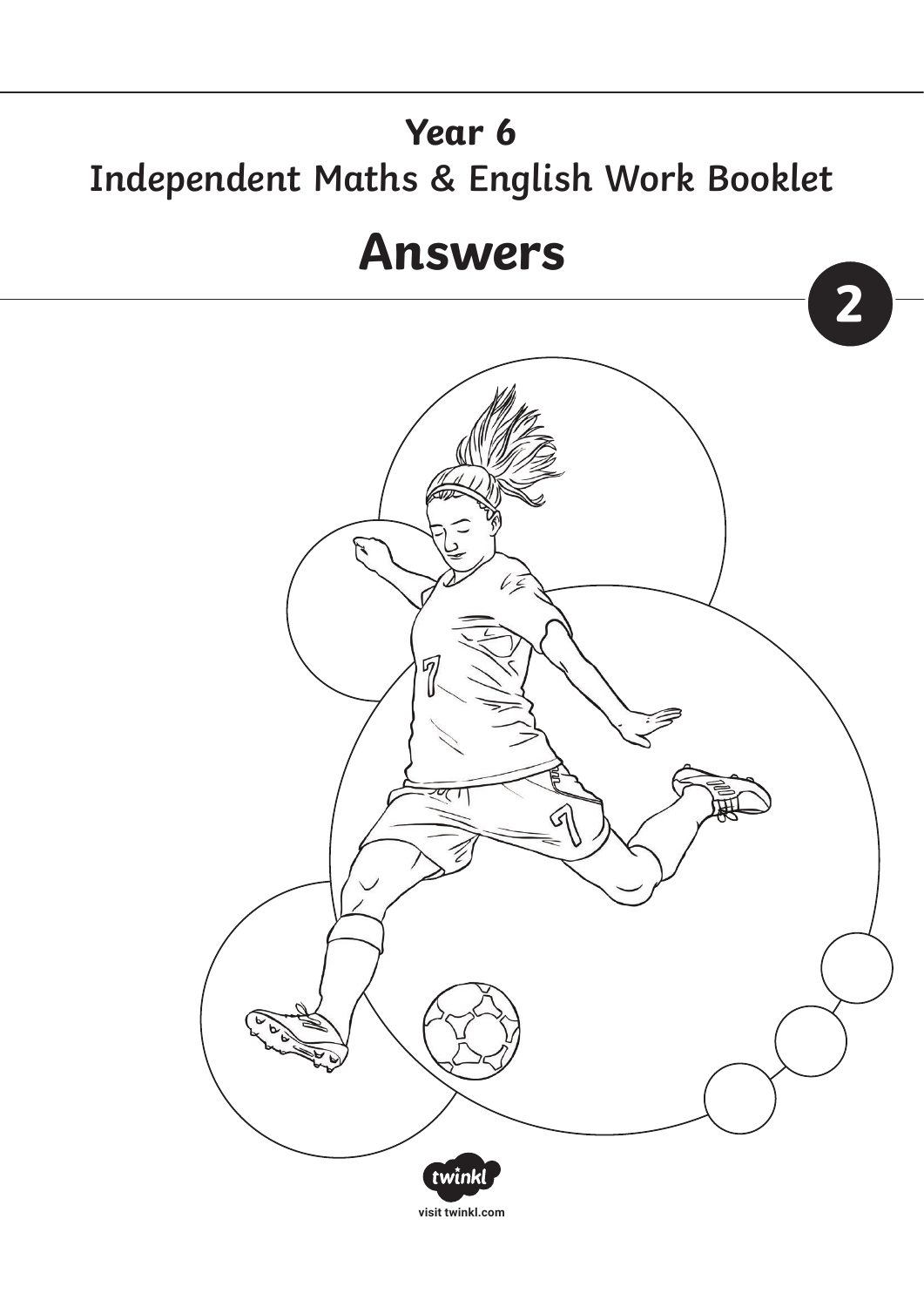# Football-Themed Code Breaker **Answers**

Solve the calculations and use the code breaker to spell out football-themed skills.

| $A$   B   C   D   E   F   G   H   I   J   K   L   M                                             |  |  |  |  |  |  |
|-------------------------------------------------------------------------------------------------|--|--|--|--|--|--|
| $3 \mid 10 \mid 18 \mid 16 \mid 1 \mid 21 \mid 9 \mid 14 \mid 24 \mid 6 \mid 19 \mid 12 \mid 4$ |  |  |  |  |  |  |
|                                                                                                 |  |  |  |  |  |  |
| $N$   0   P   Q   R   S   T   U   V   W   X   Y   Z                                             |  |  |  |  |  |  |
|                                                                                                 |  |  |  |  |  |  |

| 1.                   | <b>Answer</b> | <b>Letter</b> |
|----------------------|---------------|---------------|
| $\frac{2}{3}$ of 21  | 14            | н             |
| $\frac{1}{10}$ of 10 |               | Ε             |
| $\frac{1}{3}$ of 9   | 3             | A             |
| $\frac{4}{5}$ of 20  | 16            | D             |
| $\frac{1}{5}$ of 5   |               | E             |
| $\frac{1}{6}$ of 30  | г,            | R             |

| 2.                  | <b>Answer</b> | <b>Letter</b> |
|---------------------|---------------|---------------|
| $\frac{1}{4}$ of 44 | 11            |               |
| $\frac{1}{6}$ of 18 | 3             | Α             |
| $\frac{3}{4}$ of 24 | 18            | $\mathbf C$   |
| $\frac{1}{2}$ of 38 | 19            | K             |
| $\frac{2}{3}$ of 18 | 12            |               |
| $\frac{1}{6}$ of 6  |               | F             |

3. **Answer Letter**

 $\frac{3}{4}$  of 28 **21 F** 

 $\frac{1}{4}$  of 20 **5 R** 

 $\frac{1}{7}$  of 7 **1 E** 

 $\frac{1}{12}$  of 12 **1 E** 

 $\frac{1}{3}$  of 57 **19 K** 

 $\frac{4}{5}$  of 30 **24 I** 

 $\frac{6}{7}$  of 21 **18 C** 

 $\frac{1}{10}$  of 190 **19 K** 

| 4.                     | <b>Answer</b>           | <b>Letter</b> |
|------------------------|-------------------------|---------------|
| $\frac{2}{5}$ of 35    | 14                      | Н             |
| $\frac{1}{5}$ of 15    | $\overline{\mathbf{3}}$ | A             |
| $\frac{4}{5}$ of 15    | 12                      | L             |
| $\frac{3}{7}$ of 49    | 21                      | F             |
| $\frac{2}{3}$ of 33    | 22                      | $\mathsf{V}$  |
| $\frac{1}{2}$ of 26    | 13                      | $\mathbf 0$   |
| $\frac{3}{4}$ of 16    | 12                      | L             |
| $\frac{2}{3}$ of 18    | 12                      | L             |
| $\frac{1}{100}$ of 100 | $\mathbf{1}$            | E             |
| $\frac{1}{2}$ of 34    | 17                      | Υ             |

| 5.                  | <b>Answer</b> | <b>Letter</b> |
|---------------------|---------------|---------------|
| $\frac{4}{7}$ of 28 | 16            | D             |
| $\frac{1}{5}$ of 25 | 5             | R             |
| $\frac{4}{5}$ of 30 | 24            | I             |
| $\frac{1}{5}$ of 50 | 10            | B             |
| $\frac{2}{5}$ of 25 | 10            | B             |
| $\frac{4}{7}$ of 21 | 12            | L             |
| $\frac{2}{5}$ of 60 | 24            | I             |
| $\frac{1}{7}$ of 49 | 7             | N             |
| $\frac{3}{5}$ of 15 | 9             | G             |



4

7

12

4

3

5

7

10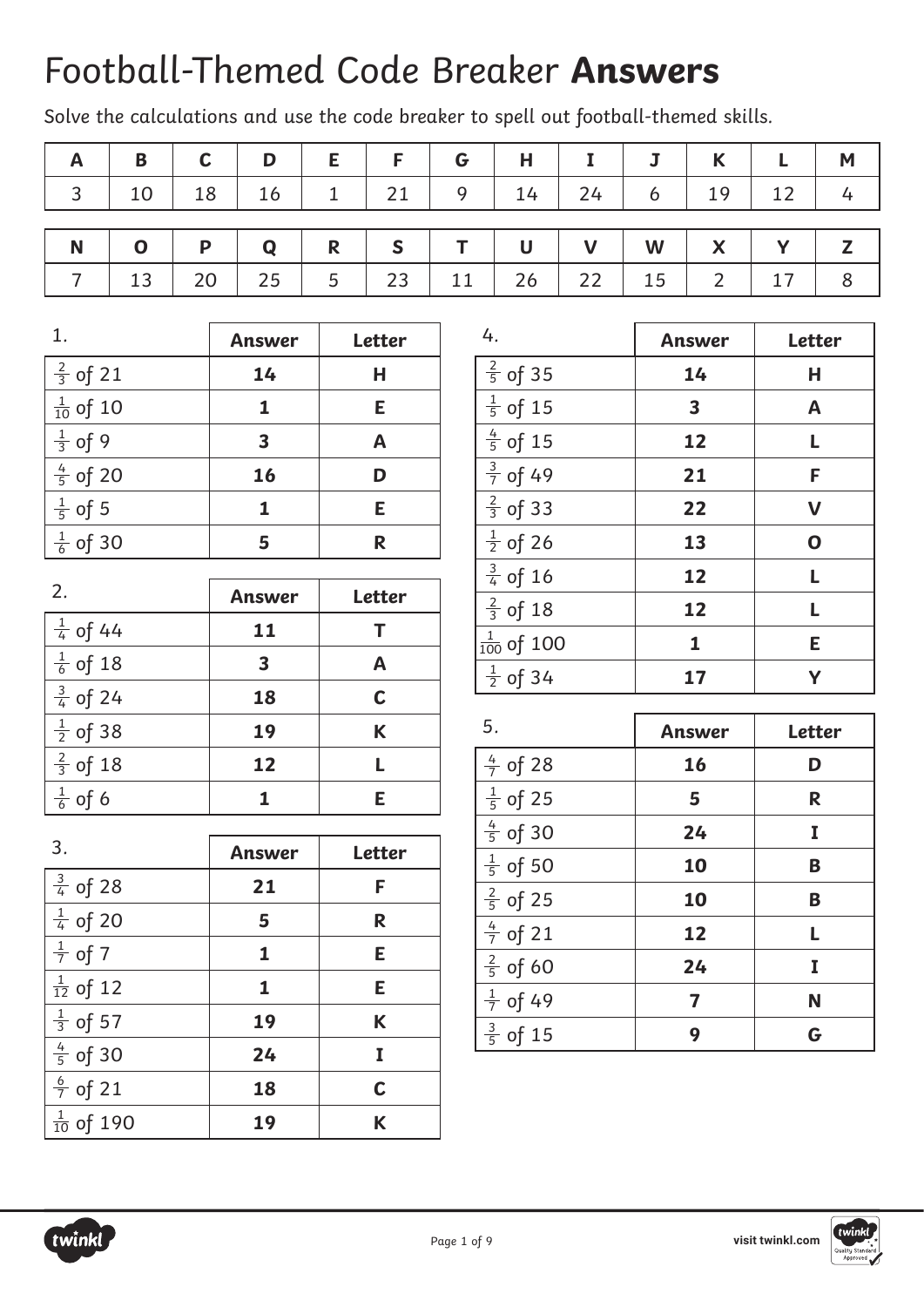# Year 6 Maths Activity Mat **Answers**

### **Section 1**

In the number 3 927 381, what is the value of the two 3 digits?

**3 000 000, 300**

### **Section 3**

Calculate:



## **Section 6**

**5 miles = 8 km** How many kilometres in 205 miles?

## **Section 7**

Draw an isosceles triangle.



## **Section 2**

A stationery store has 2543 pencils in stock. The shop orders a further 1368 pencils and then sells 928 pencils in a month. How many pencils does that shop have left?

**2983 pencils**

### **Section 4**

Use  $\leq$ ,  $\equiv$ , or  $>$  to compare these









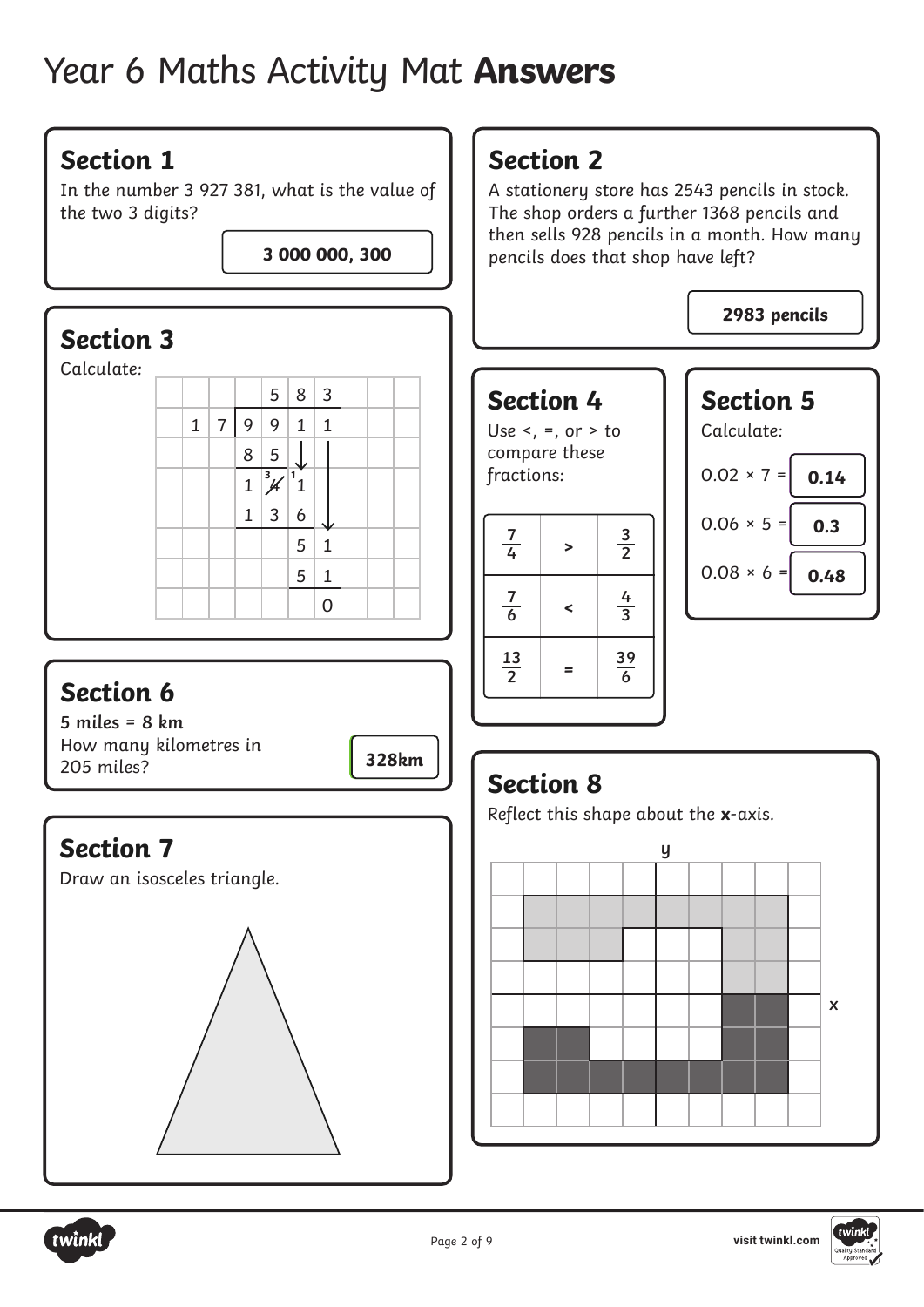# Football Shirt Stained Glass Fractions **Answers**



|                        | <b>Blue</b> | <b>Red</b> | Green | Yellow    | White |
|------------------------|-------------|------------|-------|-----------|-------|
| <b>Fraction</b>        |             |            |       |           | 20    |
| <b>Number of Parts</b> | 25          | 20         | 40    | <b>10</b> |       |





|                        | <b>Blue</b> | <b>Red</b> | Green | Yellow |
|------------------------|-------------|------------|-------|--------|
| <b>Fraction</b>        |             |            |       |        |
| <b>Number of Parts</b> | 10          | 20         |       | 15     |

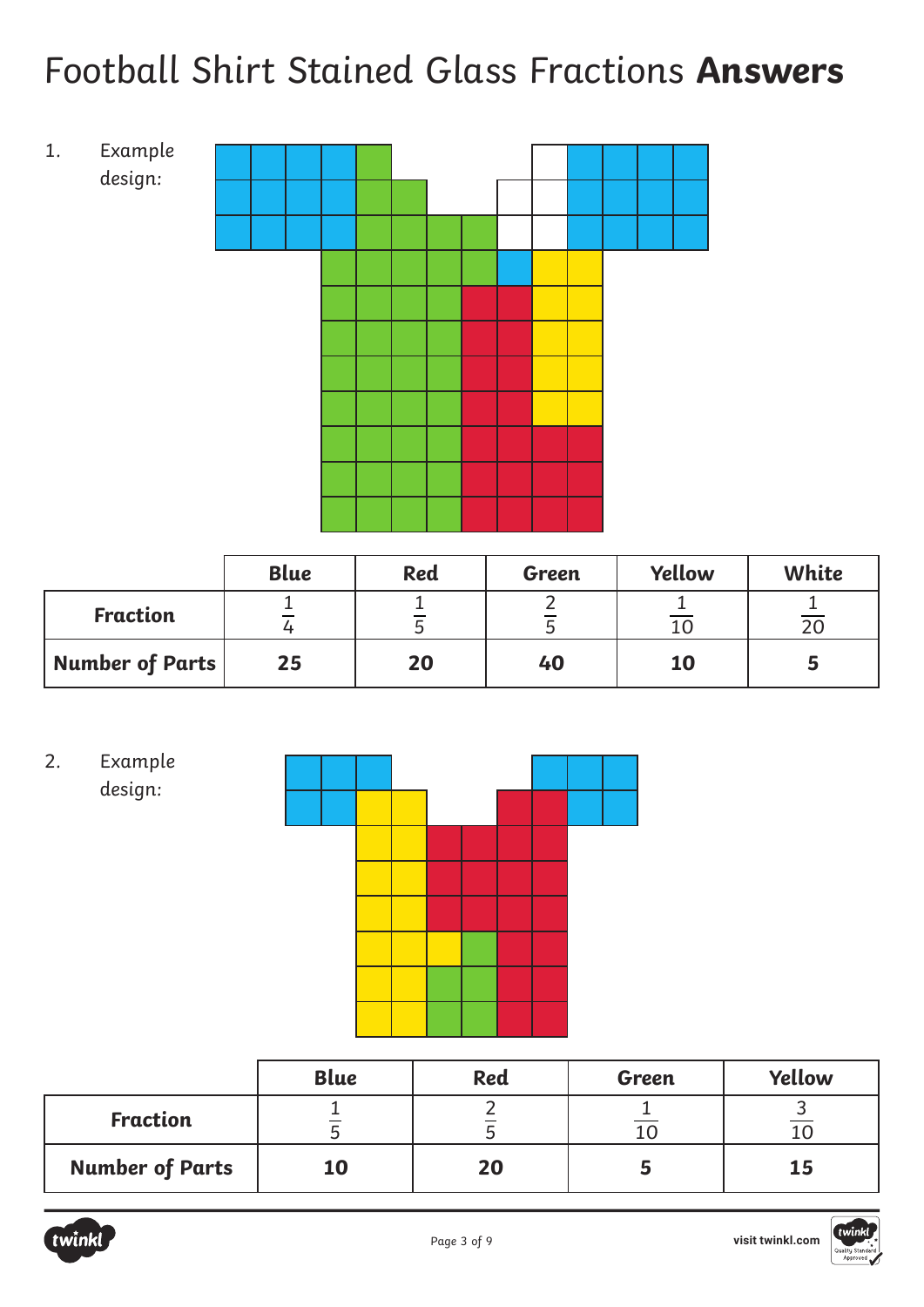# Football-Themed Decimal Calculations Mosaic **Answers**

Solve the calculations to reveal the hidden picture. Each answer has a special colour.

| $green =$<br>answer<br>has 2 tenths | answer | $\vert$ skin colour of $\vert$ blue =<br>your choice $=$   answer<br>has 3 tenths $ $ | has 4 tenths | yellow =<br>answer<br>$\mid$ has 5 tenths $\mid$ has 6 tenths $\mid$ has 7 tenths | black =<br>answer |  | $red =$<br>answer | hair colour of<br>$your choice =$<br>answer<br>has 8 tenths                                                                                                     |
|-------------------------------------|--------|---------------------------------------------------------------------------------------|--------------|-----------------------------------------------------------------------------------|-------------------|--|-------------------|-----------------------------------------------------------------------------------------------------------------------------------------------------------------|
|                                     |        |                                                                                       |              |                                                                                   |                   |  |                   | $0.8 + 8.6$   1.9 - 0.5   2.5 - 1.7   2.3 + 4.5   8.9 - 2.1   1.7 + 4.7   1.7 - 1.3   1.2 + 5.2   1.1 - 0.7                                                     |
|                                     |        |                                                                                       |              |                                                                                   |                   |  |                   | $2.2 - 0.8$ $2.8 + 1.6$ $0.3 + 1.3$ $8.6 + 3.7$ $1.9 - 1.3$ $2.5 - 1.1$ $6.1 + 9.3$ $2.4 - 1.7$ $3.6 - 0.2$                                                     |
|                                     |        |                                                                                       |              |                                                                                   |                   |  |                   | $8.7 + 3.7$ 3.3 - 1.9 2.5 - 1.2 2.3 + 9.4 8.6 - 2.3 8.2 + 3.2 4.8 - 2.4 3.8 - 0.1 9.6 + 2.8                                                                     |
|                                     |        |                                                                                       |              |                                                                                   |                   |  |                   | $4.5 - 2.1$ 3.3 + 4.1 5.1 - 3.7 5.5 + 9.8 8.6 + 4.8 7.9 - 2.5 3.1 + 3.3 5.9 + 7.4 7.6 - 3.2                                                                     |
|                                     |        |                                                                                       |              |                                                                                   |                   |  |                   | $5.2 + 0.2$ $0.8 + 5.7$ $1.2 - 0.7$ $0.9 + 2.6$ $2.6 - 0.1$ $6.1 + 0.4$ $8.7 - 1.3$ $3.8 - 2.3$ 3.8 + 4.6                                                       |
|                                     |        |                                                                                       |              |                                                                                   |                   |  |                   | $9.7 - 1.2$ 3.3 + 7.1 $8.6 + 2.9$ 4.9 - 1.4 $6.2 + 3.3$ 9.3 - 4.9 $8.3 - 6.8$ 0.1 + 7.3 9.2 - 0.8                                                               |
|                                     |        |                                                                                       |              |                                                                                   |                   |  |                   |                                                                                                                                                                 |
|                                     |        |                                                                                       |              |                                                                                   |                   |  |                   | $\left  9.6 + 1.6 \right  2.9 - 0.7$ 3.7 - 1.1 6.6 + 6.6 1.1 - 0.5 7.5 + 2.7 3.5 - 1.3 1.1 + 0.1 3.6 - 0.4                                                      |
|                                     |        |                                                                                       |              |                                                                                   |                   |  |                   | $\mid$ 4.1 - 0.9 $\mid$ 2.8 + 7.4 $\mid$ 1.5 + 3.8 $\mid$ 5.9 - 1.7 $\mid$ 6.4 - 1.1 $\mid$ 2.7 + 9.5 $\mid$ 4.3 - 0.1 $\mid$ 6.4 - 1.2 $\mid$ 9.4 + 6.8 $\mid$ |
|                                     |        |                                                                                       |              |                                                                                   |                   |  |                   | $3.6 + 8.6$ 4.7 + 0.9 8.8 - 2.2 6.8 + 6.4 4.4 - 0.8 7.8 + 0.8 7.6 - 2.4 5.4 + 5.8 10.5 - 3.3                                                                    |

**Challenge:** Write five different calculations involving adding or subtracting decimals which give answers that have 9 tenths. **Accept any suitable answer that includes decimals and [results in an answer with 9 tenths.](https://www.twinkl.co.uk/resources/covid19-school-closures/school-reopening-coronavirus-school-closure-help-key-stage-1-year-1-year-2/7-11-school-reopening-coronavirus-school-closure-help-key-stage-1)**

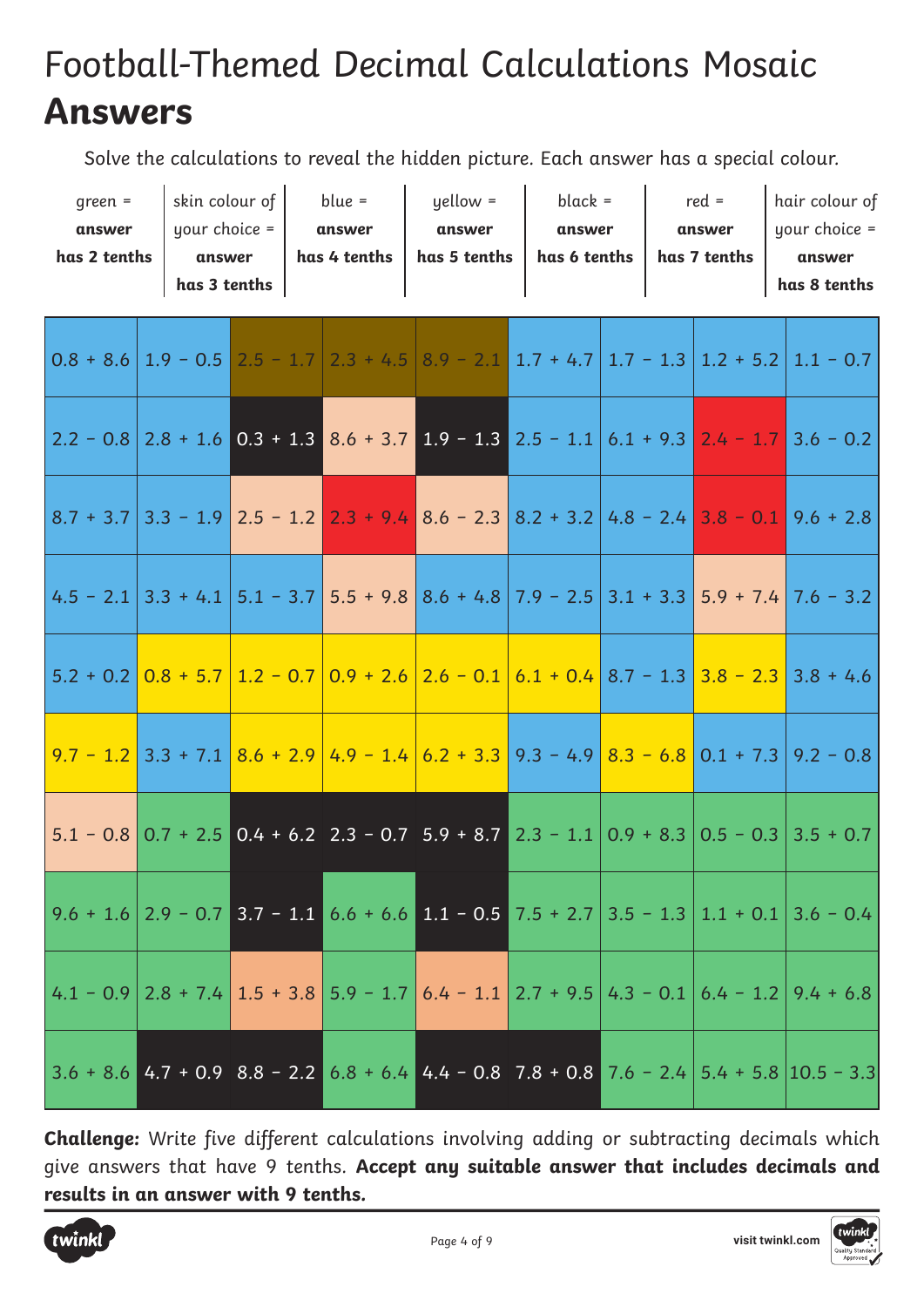# Father William **Answers**

1. Why did Father William used to worry about standing on his head?

#### **Because he thought it might injure his brain.**

2. 'You are old, Father William…' List two other ways the poet has shown that father William is an old man.

#### **Accept any two of the following:**

- **his hair has become whiter;**
- **he says '…in my youth', meaning when he was younger;**
- **the young man says '…at your age…', meaning he is too old to be doing it.**
- 3. Tick true or false in the following table:

|                                                 | <b>True</b> | <b>False</b> |
|-------------------------------------------------|-------------|--------------|
| Father William's hair wasn't always white.      |             |              |
| Father William occasionally stands on his head. |             |              |
| The young man is Father William's son.          |             |              |

4. Looking through the extract of the poem, do you think Father William should continue to stand on his head? Why/why not?

#### **Accept reasonable answers, such as:**

- **Yes he should carry on doing what makes him happy while he still can.**
- **No it could be dangerous and he might hurt himself at his old age.**

# Spot Mr Whoops' Mistakes **Answers**

### **Activity 2**

controversy immediately apparent temperature opportunity opportunity especially

equipped twelfth awkward queue nuisance bruises harass



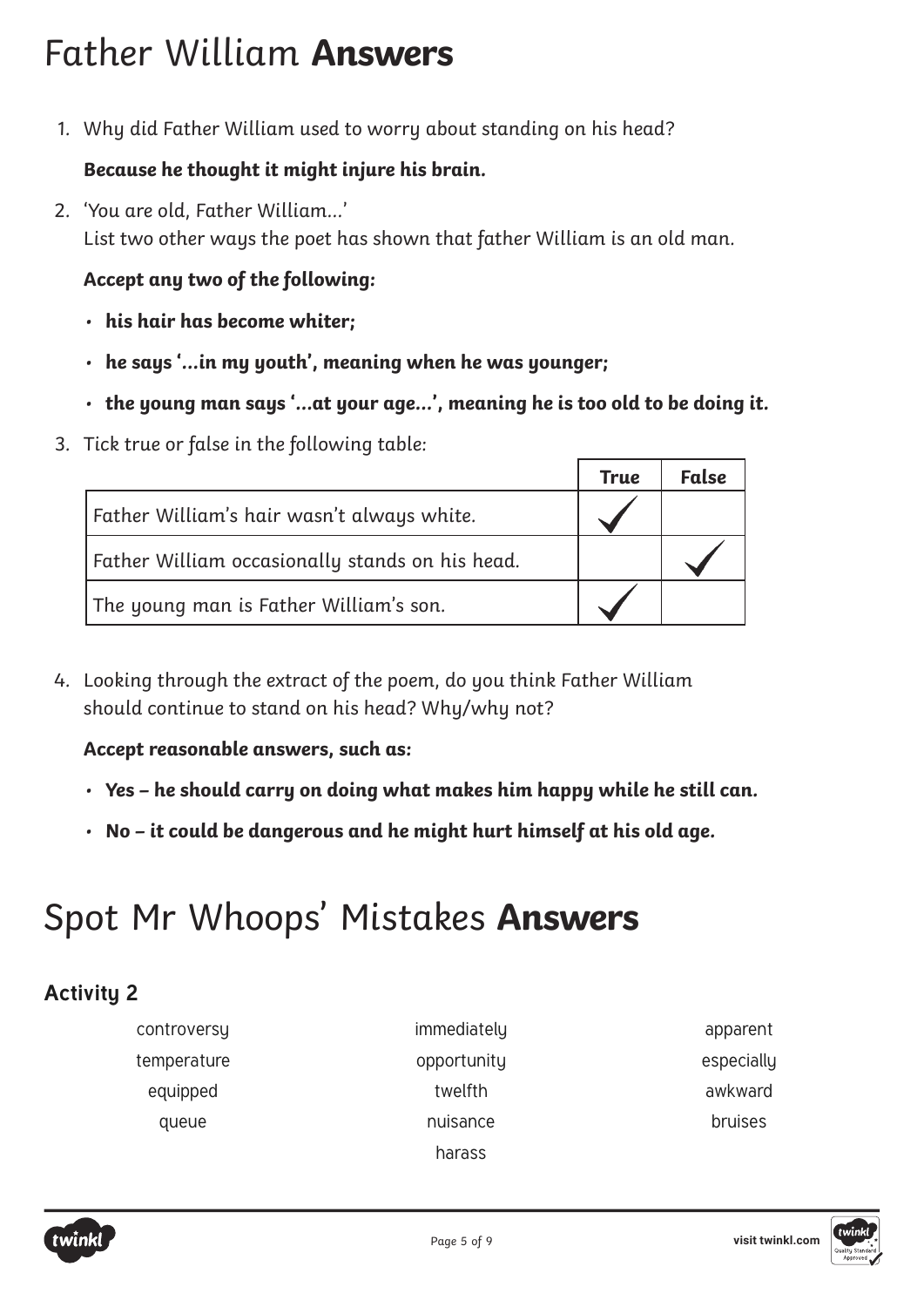# SPaG Mat **Answers**

#### **Section 1**

Can you write a passive sentence about the picture?

**Accept any passive sentence with the verb 'to be' + a past participle (with or without the agent, i.e. 'by the girl'). For example: The rope was being climbed (by the girl).**



#### **Section 3**

Read the sentence below and underline the two words that are synonyms of each other:

Sprinting for his life, Gary was running away from a rampaging bull.

### **Section 6**

Add a semicolon to mark the end of the independent clause and add another related clause to the sentence.

The train rushed past the station platform

**Accept any sentence with a semicolon and another added independent clause relating to the first. For example: The train rushed past the station platform;** 

**no passengers wanted to get on.**



#### **Section 2**

Look at the choices of words within the brackets. Circle the correct word to fit the sentence:

The school council **discussed** their ideas for the new playground equipment.

Not being a lover of vegetables, Aaron looked at the sprouts on his plate with **disgust.**

### **Section 4**

Mr Whoops has accidentally jumbled up two adjectives that he used to describe his latest clumsy accident. Can you help him to unjumble them?

DWKWAAR SRIASTUODS



**AWKWARD**

**DISASTROUS**

#### **Section 5**

Add a suffix to the word 'excite' to create a noun:

**excitement**



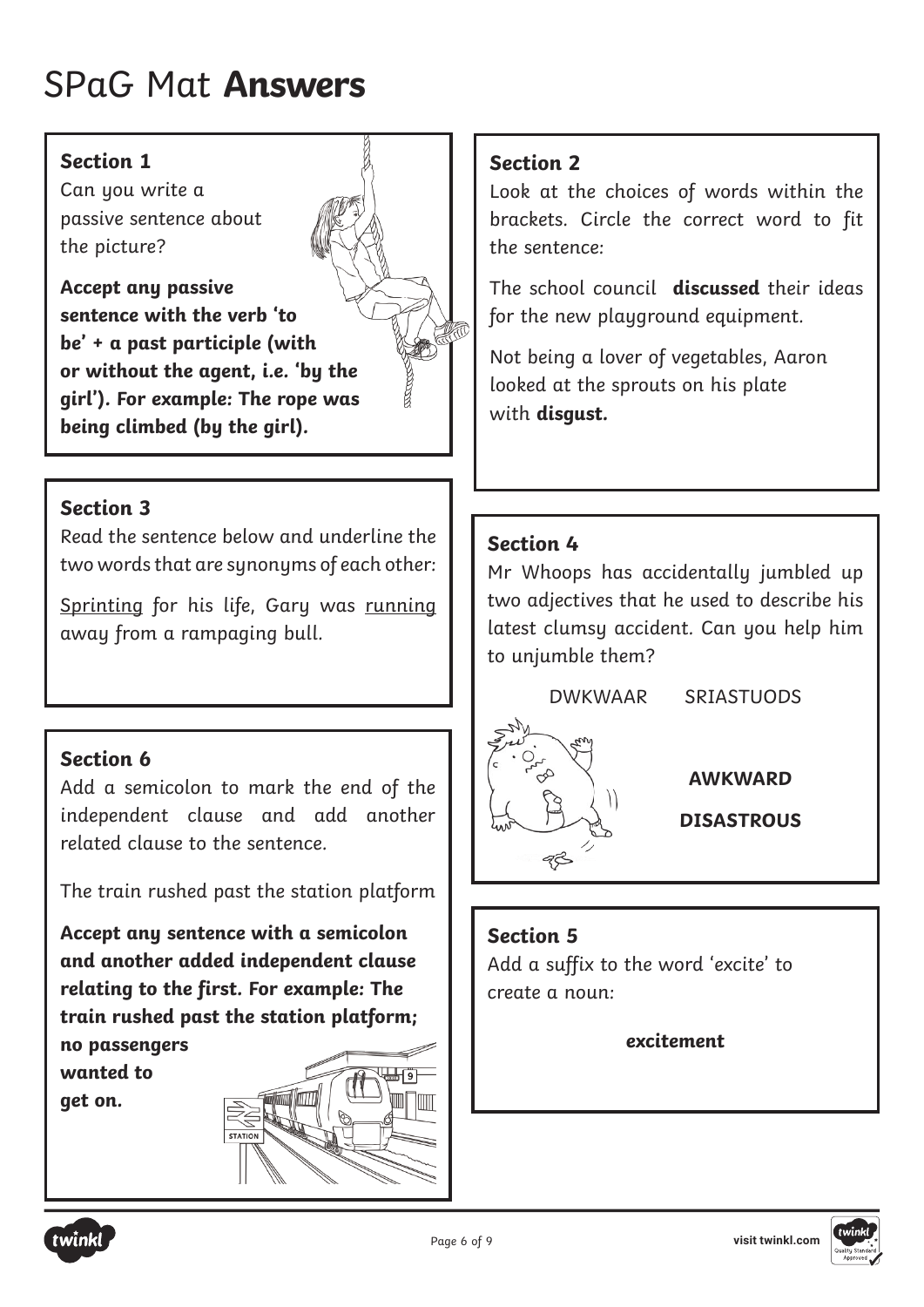## The Obstacle Course Catastrophe **Answers**

### Clue 1: **Prefix Participants**

| mis-   | dis-   | over- | re-    |
|--------|--------|-------|--------|
| behave | own    | view  | view   |
| lead   | appear | hear  | appear |
| hear   | agree  | turn  | start  |
|        |        |       | cycle  |
|        |        |       | turn   |

The prefix with the most words is **re-** so the culprit was in the **green** team.

### Clue 2: **Is It Possible?**

| <b>Statement</b>                                                                                                      | <b>Adverb or Modal Verb?</b> |
|-----------------------------------------------------------------------------------------------------------------------|------------------------------|
| <b>Certainly, I</b> helped to set up the obstacle course<br>this morning.                                             | adverb                       |
| My mum will <b>probably</b> take part in the<br>parents' race – she loves running.                                    | adverb                       |
| I cannot wait to take part in the races this afternoon.                                                               | modal verb                   |
| We <b>might</b> be able to sew the net back together.                                                                 | modal verb                   |
| As I was setting up the egg and spoon race, I saw a boy<br>with some scissors - maybe he was the one who cut the net. | adverb                       |
| I am definitely winning the skipping race after all the<br>practice I've put in.                                      | adverb                       |

There are more **adverbs** so the culprit is **female**.

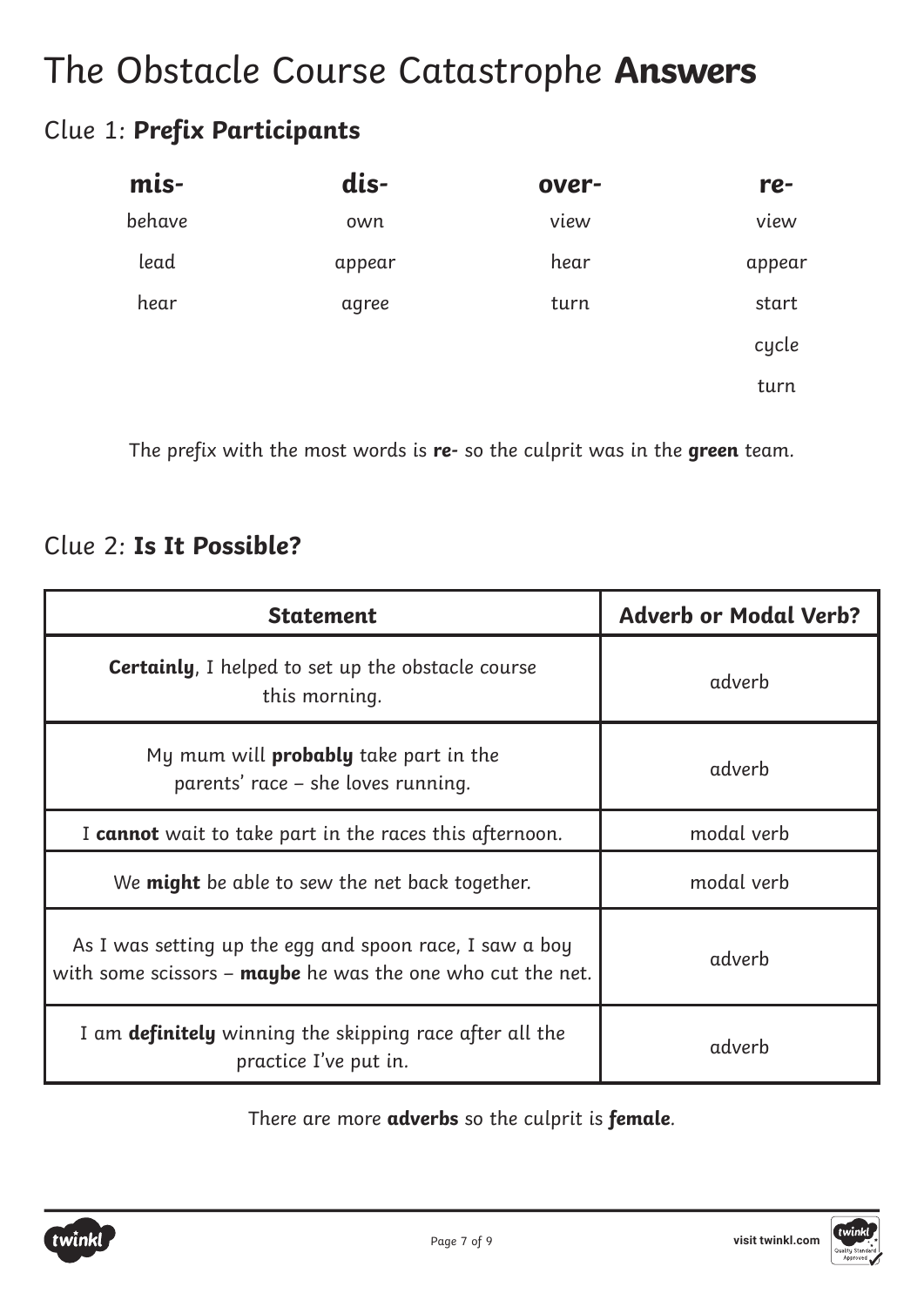#### **3 4 5 6 sad** forlorn despondent woeful **happy** elated delighted ecstatic jovial **slow** unhurried steady **fast** rapid speedy zippy

Clue 3: **Sporty Synonyms**

The list with the most synonyms is for the word **happy** so the culprit is in year **4**.

### Clue 4: **Catch the Correct Clause**

| <b>Sentence with Relative Pronoun Missing</b>                                                               | Who, Whose or Which? |
|-------------------------------------------------------------------------------------------------------------|----------------------|
| Bert, _________ is in the Blue team, loves playing football.                                                | who                  |
| The basketballs, _______ were in the PE cupboard, have all<br>been pumped up ready for Sports Day.          | which                |
| Frida, _______ parents are coming to watch Sports Day, is<br>most excited about the obstacle course.        | whose                |
| Despite missing out on the final relay place, Kali, ____________ is<br>new to the school, wasn't too upset. | who                  |
| Zeta, _________ favourite sport is tennis, is most excited about<br>the egg and spoon race.                 | whose                |
| Henrietta is wearing her dad's yellow t-shirt, ________ is too<br>big for her.                              | which                |
| Tomasz, _________ is very tall, can't wait for the<br>basketball game.                                      | who                  |

I used the relative pronoun **who** the most so the culprit is good at **cricket**.